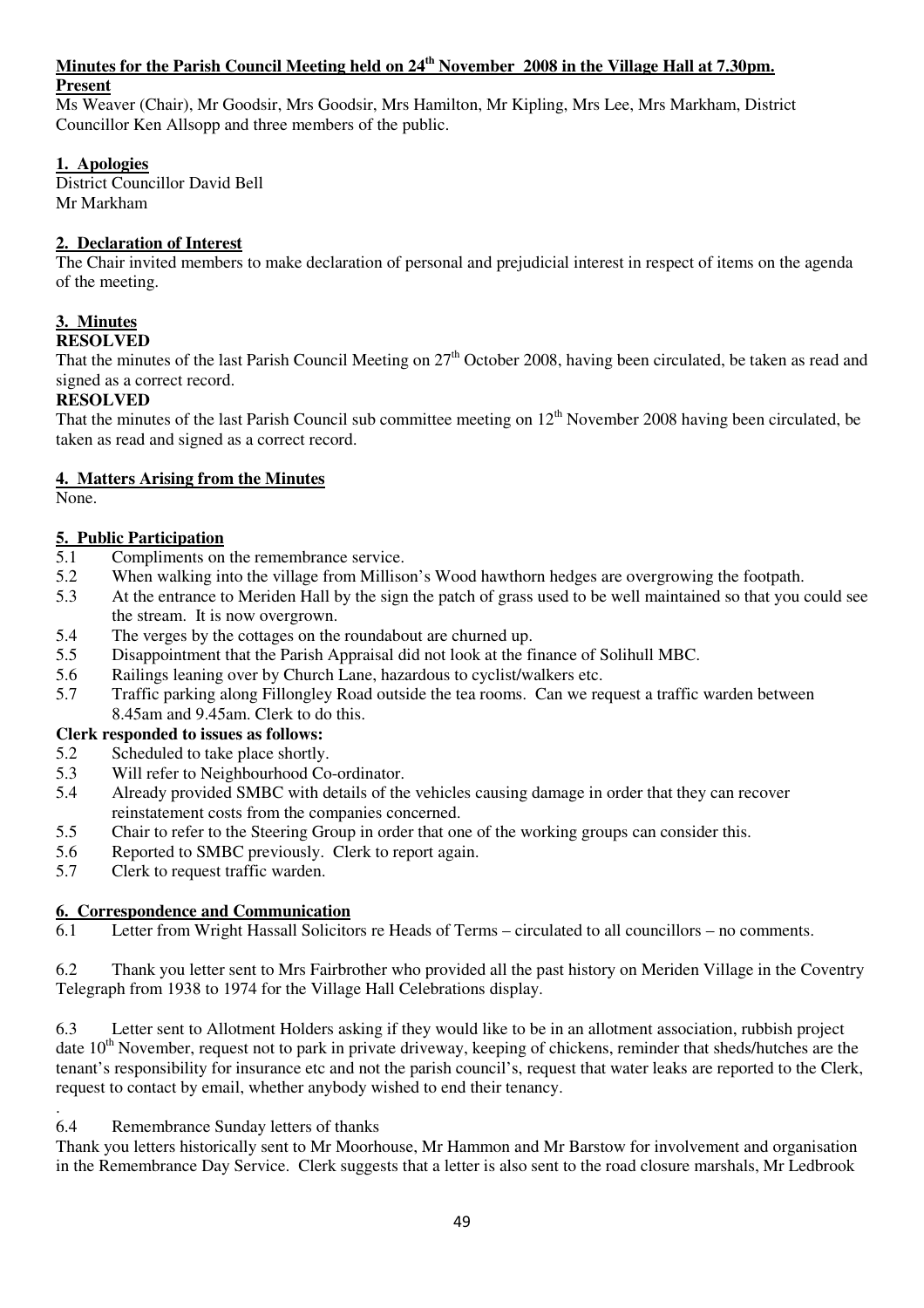and Mr and Mrs Lee for the huge amount of work they put into the presentation to Solihull MBC and West Midlands Police re the road closure.

## **AGREED**

Letters sent to the road closure marshals, Mr Ledbrook and Mr and Mrs Lee

6.5 Antisocial Behaviour. Resident who has suffered harassment has contacted the Parish Council for support. Although the incident was reported to police no response received for several days and only once resident had met with Caroline Spelman MP. Chair and Clerk met with resident on 13<sup>th</sup> November who suggests a community warden. Letter also received from Caroline Spelman asking the Parish Council to consider this. Advice sought from WALC and the response was as follows:

"Community wardens vary in responsibility and remuneration, and are appointed by principal authorities to suit the need of communities. They are a more urban concept. They maybe trained individuals who are able to issue Fixed Penalty Notices under the Clean Neighbourhood and Env Act 2005. To control litter, graffiti, dog fouling etc see attached Legal Topic Note. PCs may appoint and employ, but have to be sure officers undertake correct training"

Reported to Sharon Williams at surgery who will try and arrange for the PCSO from Balsall Common to attend here more frequently.

Suggest that the police ourselves and the Community Safety Manager, Gillian McGee of Solihull MBC team work together.

## **AGREED**

Letter be sent in response to Caroline Spelman advising of the proposed action.

6.6 Codes of Conduct for local authority members and employees consultation – circulated with agenda. Comments : there is nothing about ways of appeal or if the appeal process has changed. Drachonian can't do anything wrong. It is wrong to be penalised for being bankrupt. It has been raised on the standards committee.

6.7 Freedom of Information Act 2000 – information circulated with the agenda.

## **RESOLVED**

To adopt the new model publication scheme as developed and approved by the Information Commissioner in line with Section 20 of the Freedom of Information Act 2000. The model scheme to be operational from 1<sup>st</sup> January 2009.

## **ADDITIONAL – EMERGENCY ITEM**

6.8 Letter from Village Hall Management Committee

They are applying for a grant from Landfill Trust to replace the windows in the Village Hall. They have requested a letter of support from the Parish Council as soon as possible to be included with their grant application. **AGREED** 

Letter of support of the application.

## **7. Receive Reports**

- **Committee Member for Village Hall Management Committee** Mrs Goodsir No report.
- **School Governors for Parish Council** Mrs Goodsir Further meeting on 3<sup>rd</sup> December to finalise policies. Head teacher thanks the Chair for agreeing to help with any grant applications.
- **Committee Member for War Memorial** Mr Markham No report.
- **Pool** Mr Goodsir, Ms Weaver, Mrs Hall. No update.
- **Allotment Representative** Mrs Hall, Mr Goodsir. See later on the agenda.
- **Footpaths / Forum** Mrs Hamilton No report.
- **Meriden Sands Working Group** Mr Kipling, Mr Markham Ongoing – to dovetail this with quarry lorries travelling through the village.
- **Conservation Committee** Ms Weaver. We have had the papers from the last meeting.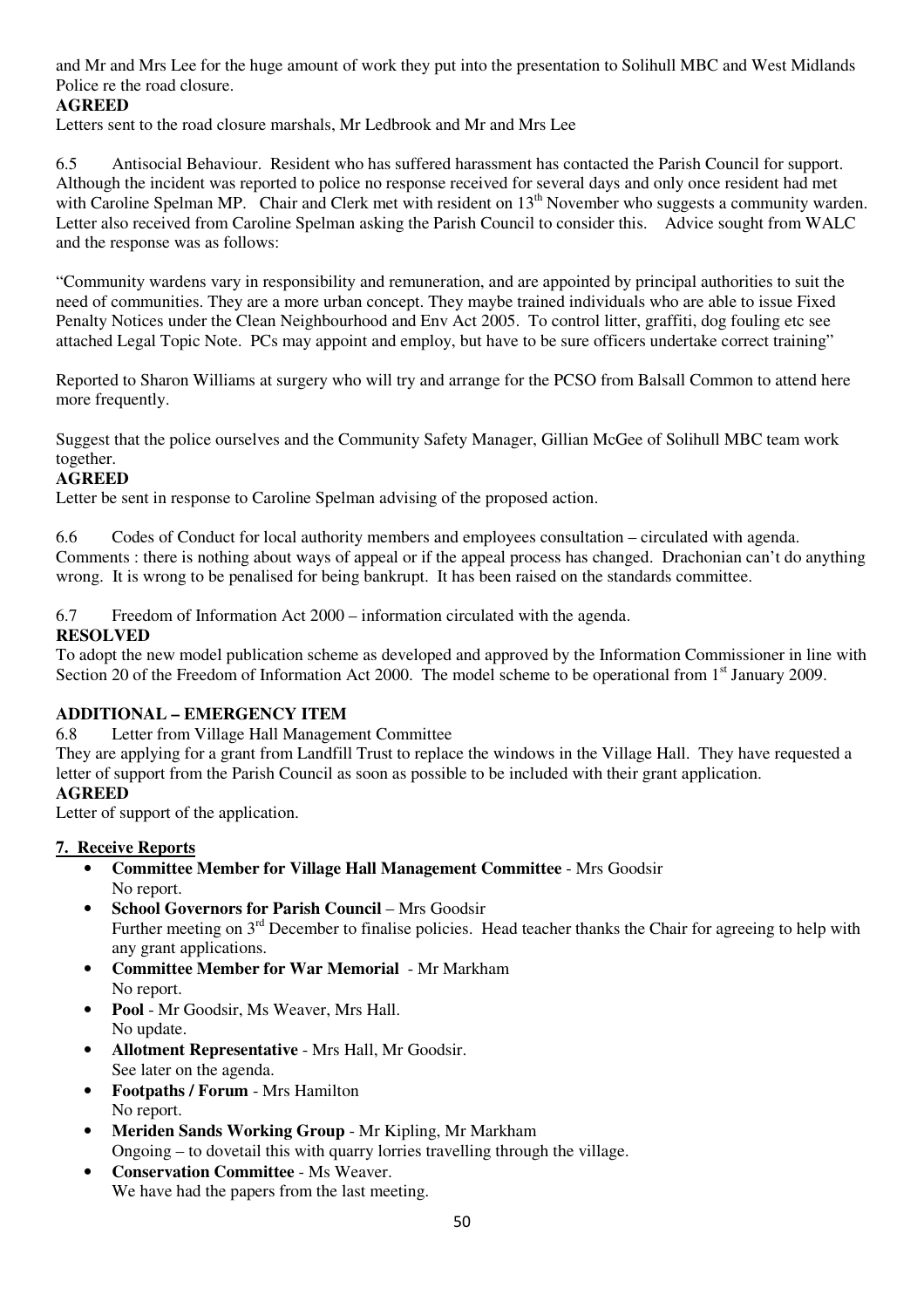- **Local Strategic Partnership** Ms Weaver, Mrs Hall Chair has been trying to get a representative to go to the next Solihull Area Committee Meeting but has received no responses to emails.
- **Police Rural Assembly** Mr Markham. No report.
- **Solihull Area Committee** Ms Weaver, Mr Kipling
- Chair unable to attend the next meeting. Mr Markham may be able to attend.
- **Tree Wardens** Mrs Markham No report.
- **Village Appraisal** Mrs Lee, Ms Weaver, Mrs Goodsir. See below.
- **Police Priority Setting Meeting**  Mrs Markham, Mrs Hall. No report
- **Remembrance Sunday**  Meriden Good reports. Question over what the Parish Council's responsibility is for the Remembrance Day Service. To be put on the agenda for another meeting.
- **Remembrance Sunday**  Solihull Attended by Mr Goodsir. Lovely service.

# **8. Village Matters**

## **8.1 Village Appraisal Update/Awards for All Financial Report**

a) Update on Village Appraisal.

Draft of Appraisal Report has been produced. Aim to get this distributed first week in December. Next Meeting is 8<sup>th</sup> December 2008 at 7.30pm in the Dawson Room of the Methodist Church Hall

 b) Awards for All Financial Report End of Award report and financial report has been completed. Unspent funds total £1.30. **RESOLVED** 

 Cheque for £1.30 to be returned to Awards for All representing unspent funds should it be requested.

c) Quote for printing of the Appraisal Report from Norwood Press £926.00. This has been questioned by the Clerk as it seems high compared to the quote received for the questionnaire. **RESOLVED** 

That the Clerk is given the authority to negotiate with Norwood Press and agree the best price possible.

## **8.2 Maxstoke Lane Development**

- Notes circulated from meetings on  $10<sup>th</sup>$  November with David Wilson Homes
- Notes circulated from meeting arranged at very short notice with SMBC and their solicitors Wragge & Co, PC and our solicitors Wright Hassall, DTZ. Clerk would like it to be recorded that the meeting was arranged at short notice as the heads of terms are in their final draft form. They have to be approved by Cabinet on  $15<sup>th</sup>$ December and the report needs to be done by 28<sup>th</sup> November. Meeting was requested by SMBC on Monday afternoon and it took place at 9am on Wednesday morning. Clerk considered it was in the Parish Council's best interest that we attended the meeting as we could feed back to the Parish Council at this meeting in time for any questions to be raised with SMBC prior to the report going to cabinet on  $28<sup>th</sup>$  November.
- Topographical survey has been carried out. David Wilson Homes would like permission to carry out Groundworks which constitute small diameter boreholes of less than 100mm to allow for simple reinstatement (same as the works which were carried out by Bryants.)

## **RESOLVED**

That permission be granted to David Wilson Homes to carry out these works.

- Registration of title SMBC had requested the deeds to carry this out. However, at the meeting on  $19<sup>th</sup>$ November our solicitor agreed with SMBC that he would carry out the registration in order that the deeds did not have be given to SMBC. Makes no difference cost wise as the costs will be deducted from gross proceeds.
- Solicitors costs These are escalating. At the meeting on  $19<sup>th</sup>$  November our solicitor requested that his costs are paid by SMBC/developer rather than the Parish Council. This will have to go to Cabinet and our solicitor is arranging for details of his expected costs to be sent to SMBC prior to  $28<sup>th</sup>$  November in order that they can be included in the cabinet report.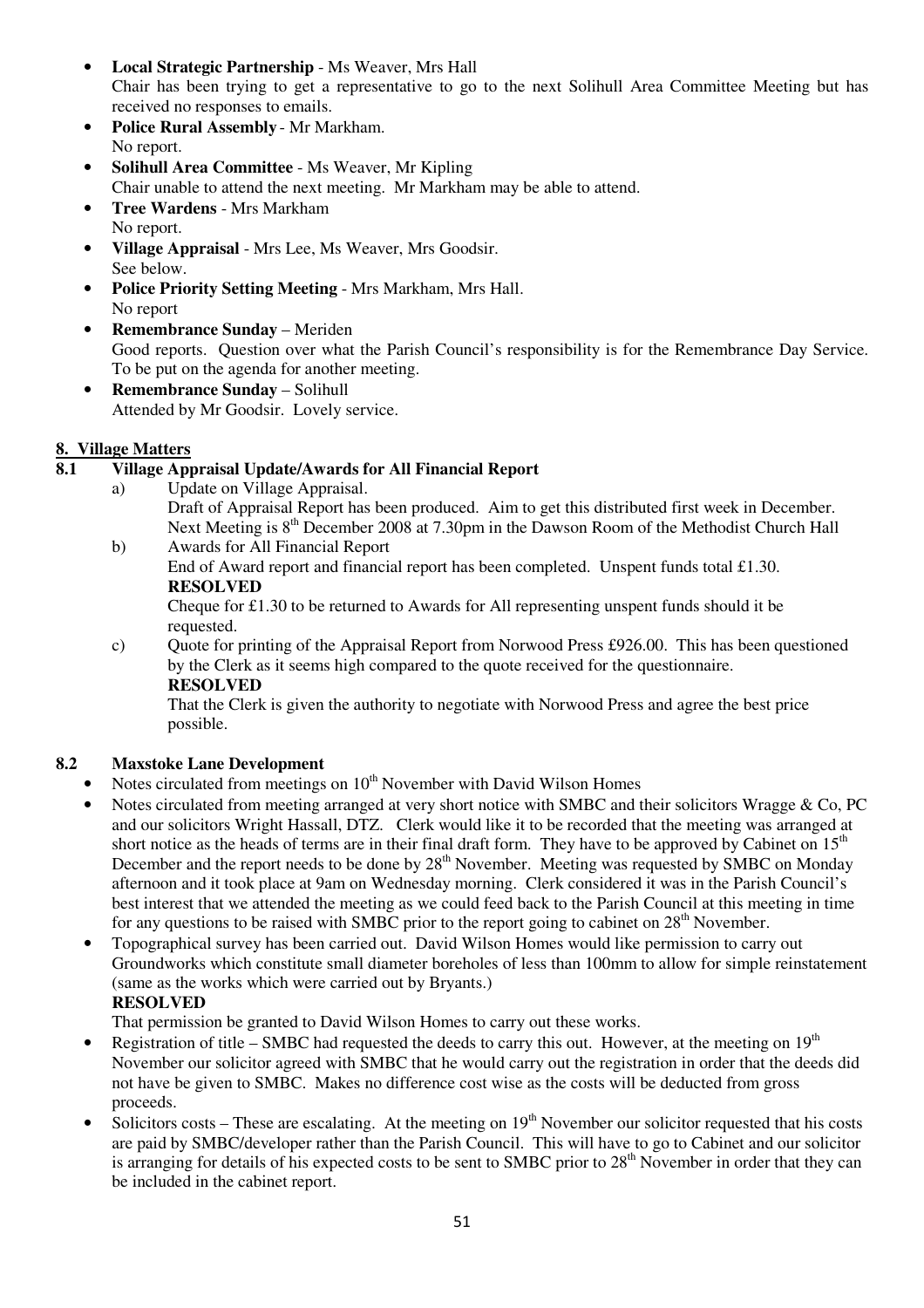• Meriden Parish Council Clerk costs **AGREED** 

That a request be made to Solihull MBC that a pool of 40 hours at the cost of approximately £500 be set aside for our Clerk to use when dealing with the development issues. This is extending the Clerks hours above the 20 hours work per week in the contract of employment.

Wright Hassall coming on  $15<sup>th</sup>$  December to give a report. This will obviously incur costs. AGREED

That Wright Hassall should attend the meeting on  $15<sup>th</sup>$  December.

- For future meeting to consider any changes we would like to suggest to the new recreation facility.
- Replies to preliminary enquiries to be completed by Parish Council James Carney checking that the version we have is the correct one.

#### **8.3 Solihull MBC – Application for a modification order to add a public footpath Birmingham Road to Maxstoke Lane, Meriden**

Any further reports received?

## **AGREED**

Clerk to forward additional reports received to Solihull MBC

## **8.4 Allotments**

Rubbish –  $10<sup>th</sup>$  November did not go ahead as no skips or portaloo for the probation workers. Rescheduled for  $1<sup>st</sup>$ December.

## **8.5 Community Speed Watch**

PC Sharon Williams attended the sub committee meeting on 12<sup>th</sup> November to introduce the scheme. **RESOLVED** 

That a community speed watch initiative be launched in Meriden and the cost of approximately £450.

## **RESOLVED**

That a newsletter detailing Community Speed Watch be printed for distribution with the appraisal report at a cost of £90 (estimate received from Norwood Press for double sided, black and white folded to A4 1400 copies).

## **8.6 Alcohol Free Zone**

To put on the agenda for a future meeting.

## **8.7 Project Playbuilder – Millison's Wood**

The playbuilder project is able to support a new facility. Solihull are unable to assist as the piece of land previously considered is in Coventry and not Solihull. Clerk contacted Coventry CC who are willing to help but have concerns that although the piece of land is in Coventry the beneficiaries are in Solihull. Clerk suggested that Coventry and Solihull work together and a joint project is pursued. Current position is that Coventry CC are liaising with the contact at Solihull MBC in this respect.

## **8.8 Public conveniences**

Clerk met with Paul Tovey and Carolyn Harris from Solihull MBC Traffic and Transport Department and Dawn Harris-Roper from Centro. The meeting was to discuss the suitability of the public conveniences site as a bus shelter. Mr Tovey reported that there have been no road safety issues reported with the bus shelter at the existing location and the number of stops does not cause congestion on the road. With regard to the proposed location the existing lay-by is too small to accommodate buses and therefore it would either have to be lengthened or removed. This would then place the bus stop opposite the junction of Waterfall Close which would increase the risk of collisions occurring at this junction. They would recommend that the bus stop and shelter should remain in its current position.

When the Clerk and Chair met with the Neighbour hood Manager she advised them of a project in which they assisted with funding to transform an old shelter into a memorial site for a resident. Possible project for Meriden is a tourist information board site/seating/display cabinet. The Parish Council would be responsible for maintenance though. Another idea is a storage facility. With our obtaining Quality Parish Status we may need some storage ourselves. We could also rent part of the building as storage and generate an income from it.

## **AGREED**

Mrs Markham would look into and cost some of these suggestions.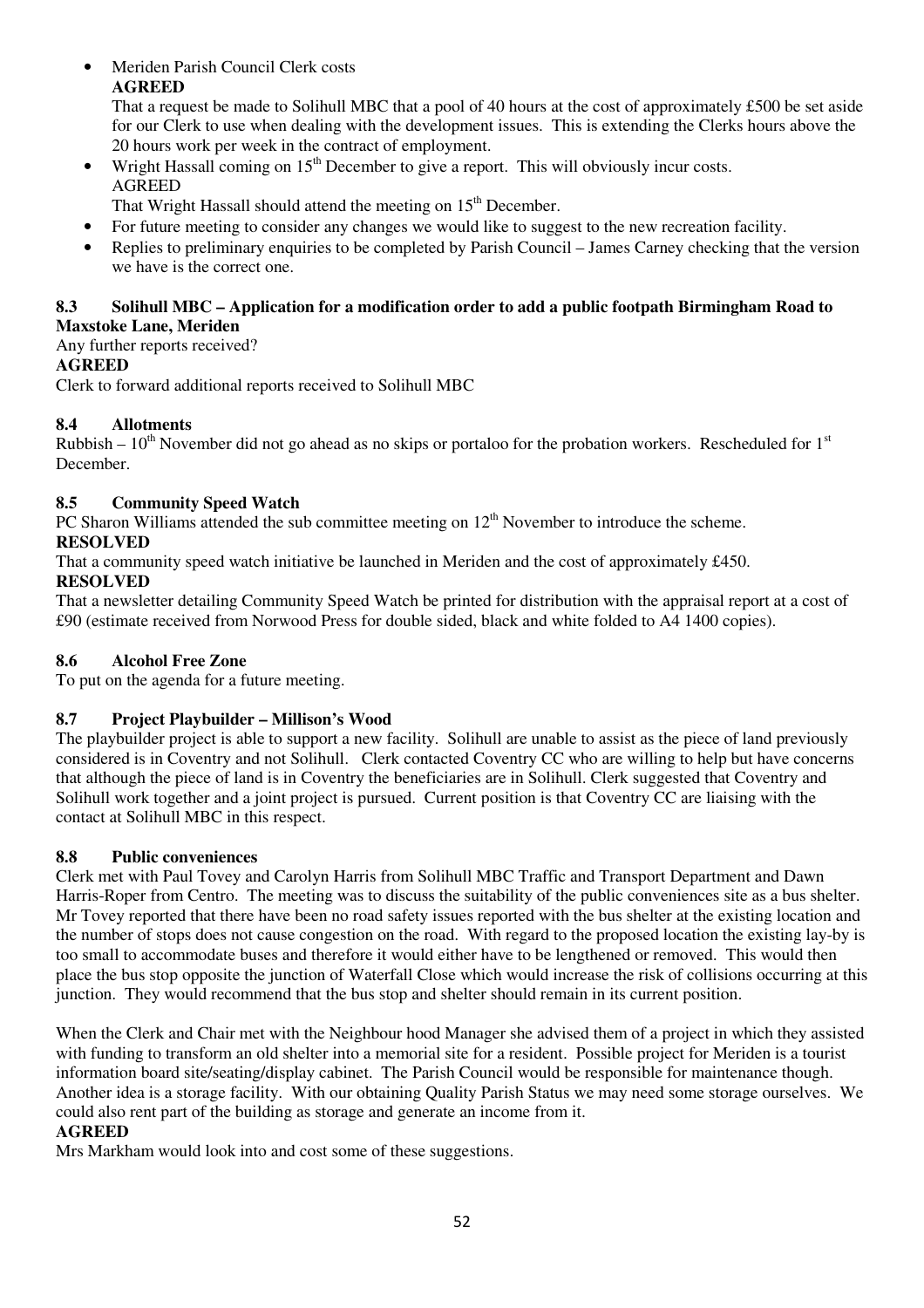## **8.9 Bus Shelter Inspection**

Clerk has carried out an inspection of the bus shelters. (Handed out at the meeting). This was sent to Centro for action on 5th November but no response has been received, chased today.

### **RESOLVED**

The necessary works highlighted in report to be referred to SMG the current contractor to correct.

### **8.10 Report from Clerk on the Provision of Burial Grounds**

Handed out, for comment at the next Parish Council meeting.

**8.11 Nathaniel Lichfield & Partners Study** – Response required by 6<sup>th</sup> December. No responses received.

### **ADDITIONAL**

#### **8.12 Football Academy**

Tuesday 9th December 2008 at 10.00am Solihull MBC Central Library, meeting with Ian Clarkson at Solihull MBC regarding their advice and financial assistance available with this project**.**  Adrian Willis has put his name forward to be involved in this project.

# **9. Planning Matters**<br>**9.1** P/A2008/1882

9.1 P/A2008/1882 – Pinehurst, Berkswell Road, Meriden – 2 storey side extension to increase size of existing garage and increase size of existing bedroom with additional ensuite erection of a new detached garage to the front of the dwelling.

#### **RESOLVED**

Leave to neighbour notification.

9.2 P/A2008/1983 – Swallowfield, Hampton Lane – Single storey rear side extension to enlarge existing conservatory.

#### **RESOLVED**

There have been several applications for Swallowfield over the last 4 years. The Parish Council have objected on some principal on all applications. However, their views do not seem to have been taken into consideration. The applicants intention has been to achieve bed and breakfast accommodation by stealth and have not been honest in their applications. With regard to this particular application, again the Parish Council point out that the property is in greenbelt and are concerned over the increase in traffic volume.

9.3 P/A2008/1962 – 133 Fillongley Road, Meriden – Single storey side and rear extension with first floor extension over.

#### **RESOLVED**

Leave to neighbour notification.

9.4 P/A2008/2038 – 1 Darlaston Cottages, The Green, Meriden – first floor side extension and ground floor rear extension to form a conservatory.

#### **RESOLVED**

Leave to neighbour notification.

9.5 P/A2008/2051 – 25 Birmingham Road, Millison's Wood – Rear single storey extension to kitchen and

#### garage. **RESOLVED**

Leave to neighbour notification.

9.6 P/A2008/2061 – Land at Becks Lane, Meriden – Redevelopment of scrapyard to provide 4 dwellings and alterations to existing access.

#### **RESOLVED**

Clerk to look up previous comments on the same application.

## **ADDITIONAL**

9.7 P/A2008/1769 – Former television booster station, Showell Lane, Meriden – change of use from a redundant television booster station to a 1 bedroom domestic dwelling.

Notification received from SMBC that this application is going to planning committee on  $26<sup>th</sup>$  November at 6pm in the Civic Suite. Our comments have already been submitted and will be considered. Anybody may attend.